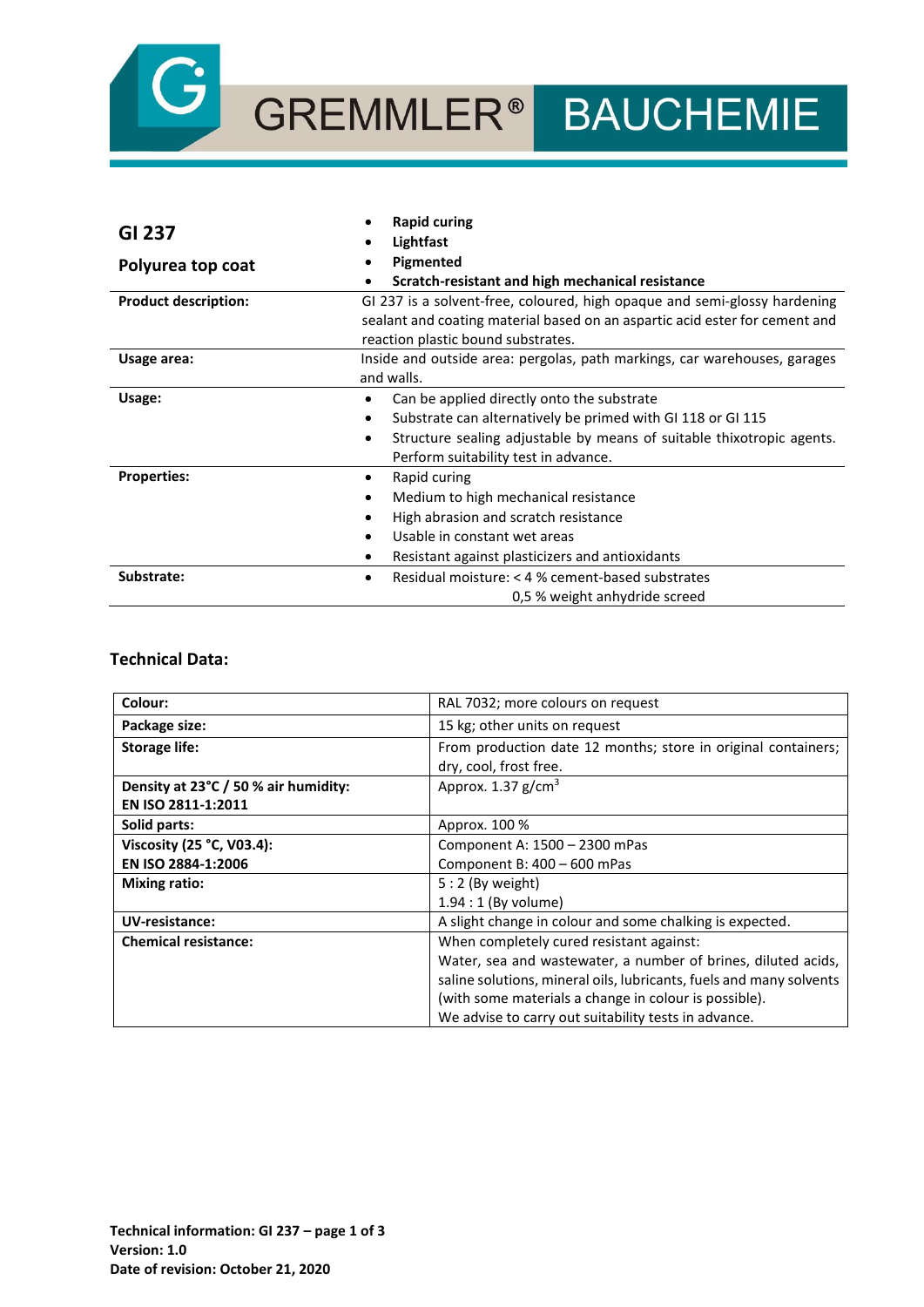# **Processing data:**

| <b>Material usage:</b>                     | 150 – 350 g/m <sup>2</sup> per layer                            |
|--------------------------------------------|-----------------------------------------------------------------|
|                                            | Addition of $1 - 2%$ thixotropic agents for structure sealing   |
|                                            | These values are dependent on how the product is processed      |
|                                            | and on the substrate. The values are therefore only for a rough |
|                                            | estimate.                                                       |
| Processing time (at 50 % air humidity)     | $8 - 12$ minutes (30 °C)                                        |
|                                            | 15 – 25 minutes (20 °C)                                         |
|                                            | 30 – 40 minutes (10 °C)                                         |
| Revision time (at 50 % air humidity)       | Min. 1 - 2 hours, max. 12 hours at 30 $^{\circ}$ C              |
|                                            | Min. 2 - 4 hours, max. 24 hours at 20 $^{\circ}$ C              |
|                                            | Min. 4 - 8 hours, max. 48 hours at 10 $^{\circ}$ C              |
| Curing time (complete mechanical stress at | 3 days (30 °C)                                                  |
| 50 % air humidity)                         | 7 days (20 °C)                                                  |
|                                            | 10 days (10 °C)                                                 |
| <b>Processing temperature:</b>             | $10 - 30 °C$                                                    |

# **Processing:**

| Preparation of the substrate: | Substrate must be dry, clean, rough, stable and free of separating<br>$\bullet$<br>substances like oil, fats etc.<br>Must be grinded or blasted (except cement bound substrate).<br>٠<br>Depending on the preparation work, the surface may be rough in some<br>places which will influence the consumption.<br>For uneven substrates we advise levelling layer with GI 118 or GI 115 to<br>٠<br>ensure an even surface for the application.                                                                                                                                                                               |
|-------------------------------|----------------------------------------------------------------------------------------------------------------------------------------------------------------------------------------------------------------------------------------------------------------------------------------------------------------------------------------------------------------------------------------------------------------------------------------------------------------------------------------------------------------------------------------------------------------------------------------------------------------------------|
| Tools:                        | Rubber slider, roller, paint grids<br>$\bullet$                                                                                                                                                                                                                                                                                                                                                                                                                                                                                                                                                                            |
| Mixing:                       | Pour the curing agent completely into the resin compound.<br>$\bullet$<br>Mix intensively with slow turning mixer (we advise a double stirrer with<br>$\bullet$<br>the stirring units turning the opposite direction to each other).<br>Fill into another vessel and mix again.<br>٠<br>Before applying to the substrate make sure to have an even and smear-<br>٠<br>free mixture.                                                                                                                                                                                                                                        |
| <b>Application:</b>           | Apply with rubber slider and short or medium piled roller evenly in a<br>$\bullet$<br>cross shaped pattern with the help of paint grids.<br>In case of bigger areas care must be taken to work on in time in order<br>٠<br>to minimize overlapping traces and colour differences.<br>Within the revision time, the sealing can be applied directly onto the<br>٠<br>primer.<br>If the revision time is exceeded then the recently applied and still wet<br>٠<br>area must be broadcasted with fire-dried quartz sand in advance or<br>otherwise this area must be prepared by grinding after curing for the<br>next layer. |